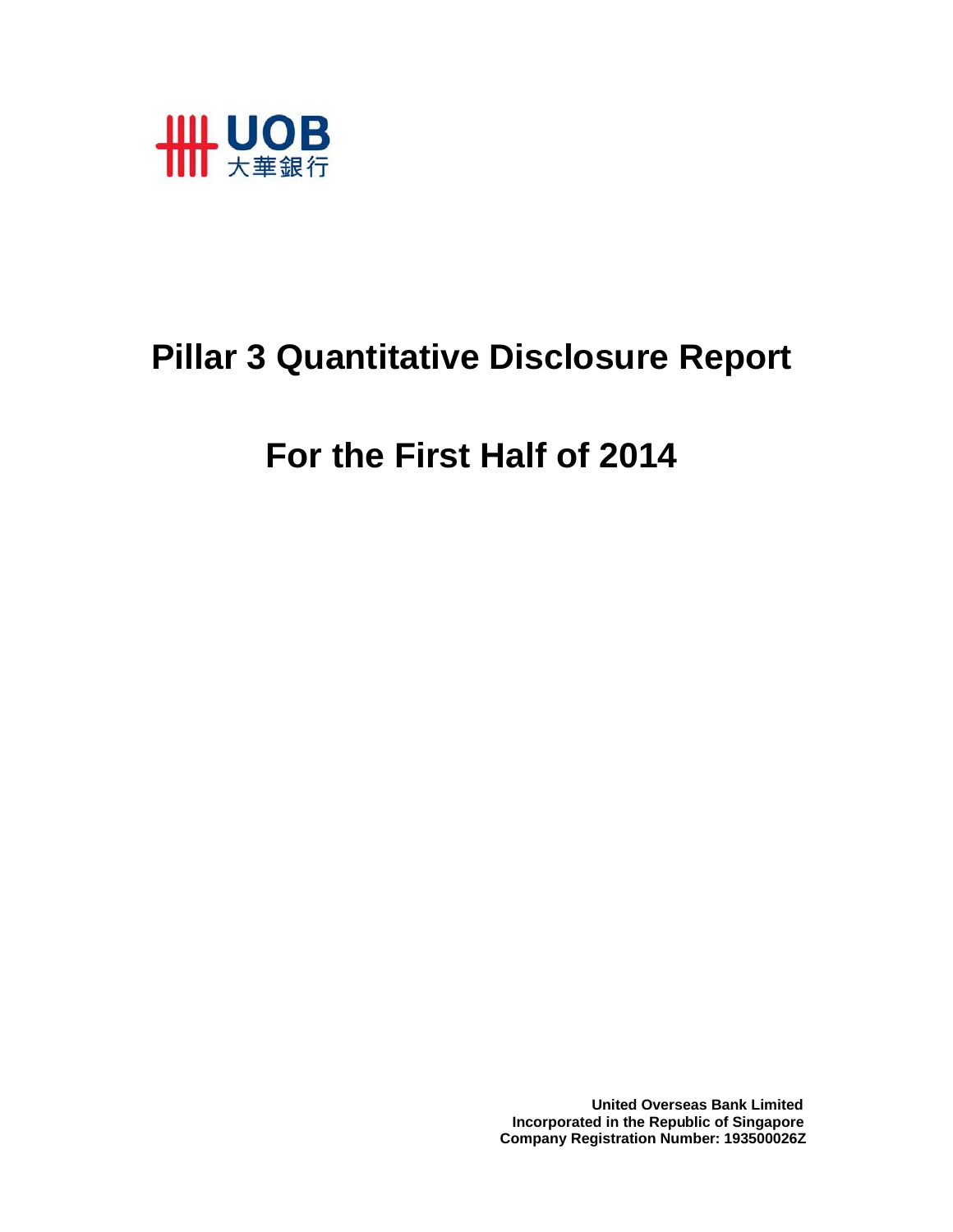#### **INTRODUCTION**

This Pillar 3 quantitative report is prepared in accordance to the Monetary Authority of Singapore ("MAS") Notice 637 on Risk Based Capital Adequacy Requirements for banks incorporated in Singapore. The disclosures are to facilitate the understanding of the UOB Group's risk profile and assessment of the Group's capital adequacy.

#### **SUMMARY OF EXPOSURE AT DEFAULT ("EAD") AND RISK WEIGHTED ASSETS ("RWA")**

|                                                                 | <b>EAD</b><br>\$ million | <b>RWA</b><br>\$ million |
|-----------------------------------------------------------------|--------------------------|--------------------------|
| <b>Credit Risk</b>                                              |                          |                          |
| <b>IRB Approach</b>                                             |                          |                          |
| Corporate                                                       | 120,652                  | 84,211                   |
| Sovereign                                                       | 43,438                   | 1,133                    |
| <b>Bank</b>                                                     | 39,840                   | 6,763                    |
| Residential Mortgage <sup>a</sup>                               | 63,612                   | 8,651                    |
| Qualifying Revolving Retail <sup>a</sup>                        | 5,880                    | 2,190                    |
| Other Retail <sup>a</sup>                                       | 18,578                   | 3,810                    |
| Equity                                                          | 2,557                    | 8,471                    |
| Securitisation                                                  | 92                       | 414                      |
| <b>Total IRB Approach</b>                                       | 294,649                  | 115,645                  |
| Standardised Approach <sup>b</sup>                              |                          |                          |
| Corporate                                                       | 7,433                    | 7,074                    |
| Sovereign                                                       | 1,391                    | 257                      |
| Bank                                                            | 1,872                    | 347                      |
| Regulatory Retail                                               | 979                      | 749                      |
| <b>Residential Mortgage</b>                                     | 1,307                    | 473                      |
| <b>Commercial Real Estate</b>                                   | 2,659                    | 2,671                    |
| <b>Fixed Assets</b>                                             | 2,304                    | 2,304                    |
| <b>Other Exposures</b>                                          | 4,821                    | 2,365                    |
| <b>Total Standardised Approach</b>                              | 22,765                   | 16,240                   |
| <b>Credit Valuation Adjustment</b>                              |                          | 1,684                    |
| <b>Central Counterparties</b>                                   |                          | 55                       |
| Investments approved under section 32 of the Banking Act (below |                          |                          |
| threshold for deduction)                                        |                          | 6,228                    |
| <b>Total Credit Risk</b>                                        |                          | 139,851                  |
|                                                                 |                          |                          |
| <b>Market Risk</b>                                              |                          |                          |
| <b>Standardised Approach</b>                                    |                          | 17,088                   |
|                                                                 |                          |                          |
| <b>Operational Risk</b>                                         |                          |                          |
| <b>Standardised Approach</b>                                    |                          | 11,115                   |
| <b>Total RWA</b>                                                |                          | 168,054                  |
|                                                                 |                          |                          |

*a Credit exposures under Advance Internal Ratings-Based approach.* 

*b Amount under Standardised Approach refers to credit exposure where IRB approach is not applicable, or portfolios that will eventually adopt IRB Approach.* 

*IRB: Internal Ratings-Based* 

Based on the Group's Total RWA, the Group's minimum capital requirement as at 30 June 2014 is \$16,805 million.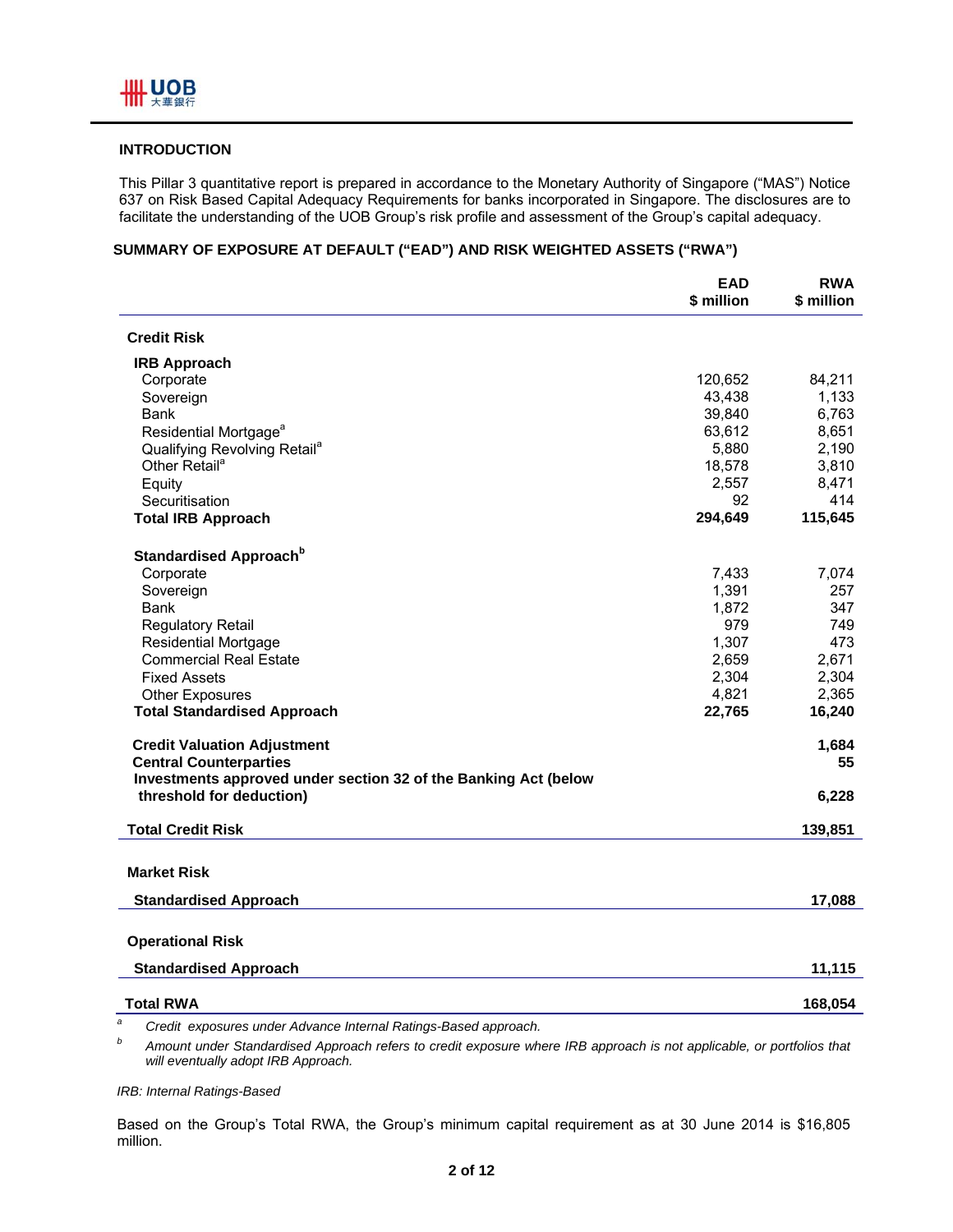#### **CREDIT RISK**

Credit risk is defined as the risk of loss arising from any failure by a borrower or a counterparty to fulfil its financial obligations as and when they fall due.

The Group Credit Committee is delegated the authority by the Board of Directors to oversee all credit matters. It maintains oversight on the effectiveness of the Group's credit and country risk management structure including framework, people, processes, information, infrastructure, methodologies and systems.

Credit risk exposures are managed through a robust credit underwriting, structuring and monitoring process. The process includes monthly review of all non-performing and special mention loans, ensuring credit quality and the timely recognition of asset impairment. In addition, credit review and audit are performed regularly to proactively manage any delinquency, minimise undesirable concentrations, maximise recoveries, and ensure that credit policies and procedures are complied with. Past dues and credit limit excesses are tracked and analysed by business and product lines.

Country risk arises where the Group is unable to receive payments from customers as a result of political or economic events in the country. These events include political and social unrest, nationalisation and expropriation of assets, government repudiation of external indebtedness, and currency depreciation or devaluation.

#### **Credit exposure**

The Group's maximum exposure to credit risk of on-balance sheet and off-balance sheet financial instruments, before taking into account any collateral held other credit enhancements and netting arrangements, is shown in the table below:

|                                                    | <b>The Group</b>     |                            |  |
|----------------------------------------------------|----------------------|----------------------------|--|
|                                                    | Average <sup>1</sup> | <b>End</b><br>30 June 2014 |  |
|                                                    | \$ million           | \$ million                 |  |
| Balances and placements with central banks         | 28,402               | 27,611                     |  |
| Singapore Government treasury bills and securities | 10,157               | 8,070                      |  |
| Other government treasury bills and securities     | 10,509               | 11,036                     |  |
| Trading debt securities                            | 594                  | 853                        |  |
| Placements and balances with banks                 | 26.219               | 30.457                     |  |
| Loans to non-bank customers                        | 179,802              | 189,695                    |  |
| Derivative financial assets                        | 5.543                | 5.151                      |  |
| Investment debt securities                         | 8,574                | 8,588                      |  |
| <b>Others</b>                                      | 2,014                | 1,775                      |  |
|                                                    | 271,812              | 283,237                    |  |
| Contingent liabilities                             | 20,021               | 20,051                     |  |
| Commitments                                        | 74,428               | 83,476                     |  |
|                                                    | 366,261              | 386,764                    |  |

<sup>1</sup> Average of periods ended 30 June 2013 and 30 June 2014

As a fundamental credit principle, the Group generally does not grant credit facilities solely on the basis of the collateral provided. All credit facilities are granted based on the credit standing of the borrower, source of repayment and debt servicing ability.

Collateral is taken whenever possible to mitigate the credit risk assumed. The value of the collateral is monitored periodically. The frequency of valuation depends on the type, liquidity and volatility of the collateral value. The main types of collateral taken by the Group are cash, marketable securities, real estate, equipment, inventory and receivables. Policies and processes are in place to monitor collateral concentration.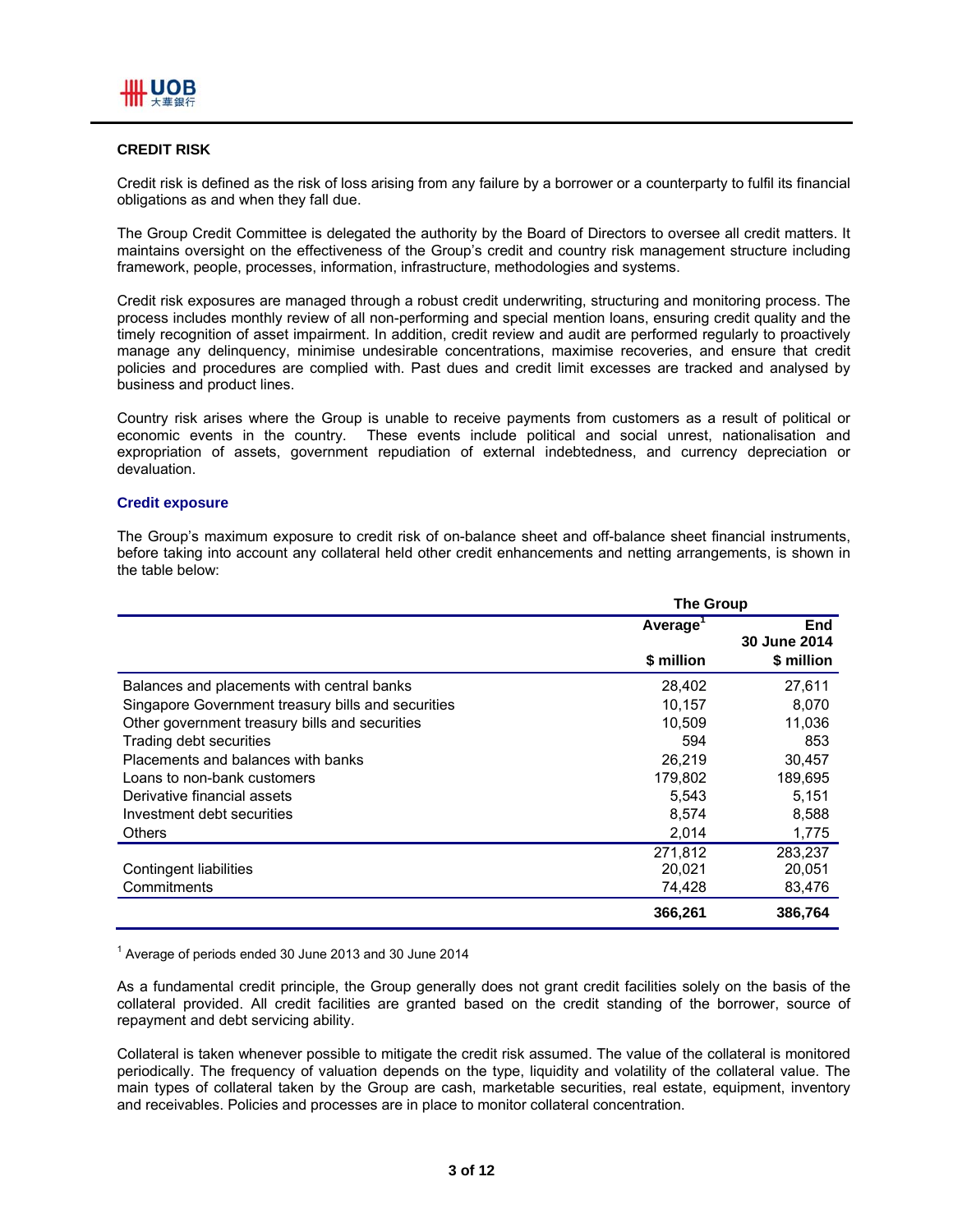

In extending credit facilities to small and medium enterprises, personal guarantees are often taken as a form of moral support to ensure moral commitment from the principal shareholders and directors.

Corporate guarantees are often obtained when the borrower's credit worthiness is not sufficient to justify an extension of credit.

For internal risk management, agreements such as International Swaps and Derivatives Association Master Agreements and Credit Support Annex have been established with active counterparties to manage counterparty credit risk arising from foreign exchange and derivative activities. The agreements allow the Group to settle all outstanding transactions in the event of counterparty default, resulting in a single net claim against or in favour of the counterparty.

#### **Cross-border exposure above 1% of total assets**

|                      | <b>The Group</b>           |                         |                                  |                                  |                     |                         |
|----------------------|----------------------------|-------------------------|----------------------------------|----------------------------------|---------------------|-------------------------|
|                      |                            |                         | <b>Central banks</b>             |                                  |                     |                         |
|                      | <b>Banks</b><br>\$ million | Non-banks<br>\$ million | and<br>qovernments<br>\$ million | <b>Investments</b><br>\$ million | Total<br>\$ million | % of<br>total<br>assets |
| 30 June 2014         |                            |                         |                                  |                                  |                     |                         |
| China                | 12.778                     | 6,861                   | 111                              | 1.157                            | 20,907              | 7.0                     |
| Hong Kong            | 1,572                      | 2,038                   |                                  | 575                              | 4,185               | 1,4                     |
| India                | 2,856                      | 747                     |                                  | 34                               | 3,637               | 1.2                     |
| <b>United States</b> | 719                        | 390                     | 740                              | 1,413                            | 3,262               | 1.1                     |

#### **Credit exposures by residual contractual maturity**

The following table shows the Group's credit exposures by remaining contractual maturities.

|                                 | <b>The Group</b> |                    |                    |                   |                   |                          |                      |              |
|---------------------------------|------------------|--------------------|--------------------|-------------------|-------------------|--------------------------|----------------------|--------------|
|                                 |                  | Over 7             | Over               | Over              | Over              |                          | <b>No</b>            |              |
|                                 | Up to 7<br>days  | days to<br>1 month | 1 to $3$<br>months | 3 to 12<br>months | 1 to $3$<br>vears | Over 3<br>years          | specific<br>maturity | <b>Total</b> |
|                                 | \$ million       | \$ million         | \$ million         | \$ million        | \$ million        | \$ million               | \$ million           | \$ million   |
| 30 June 2014                    |                  |                    |                    |                   |                   |                          |                      |              |
| Balances and placements         |                  |                    |                    |                   |                   |                          |                      |              |
| with central banks              | 12,054           | 4,045              | 2,467              | 1,554             | 20                | 1,300                    | 6,171                | 27,611       |
| Singapore Government            |                  |                    |                    |                   |                   |                          |                      |              |
| treasury bills and              | 21               |                    |                    | 2,509             | 2,739             | 2,491                    | 310                  | 8,070        |
| securities<br>Other government  |                  |                    |                    |                   |                   |                          |                      |              |
| treasury bills and              |                  |                    |                    |                   |                   |                          |                      |              |
| securities                      | 843              | 522                | 1,599              | 3,106             | 2,949             | 2,062                    | (44)                 | 11,036       |
| Trading debt securities         |                  |                    |                    |                   |                   |                          |                      |              |
|                                 |                  |                    | 1                  | 212               | 135               | 476                      | 29                   | 853          |
| Placements and balances         |                  |                    |                    |                   |                   |                          |                      |              |
| with banks<br>Loans to non-bank | 5,645            | 4,870              | 9,457              | 8,884             | 746               | 66                       | 791                  | 30,457       |
| customers                       | 8,437            | 14,228             | 14,596             | 15,858            | 31,901            | 99,342                   | 5,332                | 189,695      |
| Derivative                      |                  |                    |                    |                   |                   |                          |                      |              |
| financial assets                |                  |                    |                    |                   |                   | $\overline{\phantom{a}}$ | 5,151                | 5,151        |
| Investment debt securities      |                  |                    |                    |                   |                   |                          |                      |              |
|                                 | 119              | 14                 | 291                | 1,142             | 3,006             | 4,129                    | (113)                | 8,588        |
| <b>Others</b>                   |                  |                    |                    |                   |                   |                          |                      |              |
|                                 |                  |                    |                    |                   |                   |                          | 1,775                | 1,775        |
|                                 | 27,120           | 23,678             | 28,411             | 33,264            | 41,496            | 109,867                  | 19,402               | 283,237      |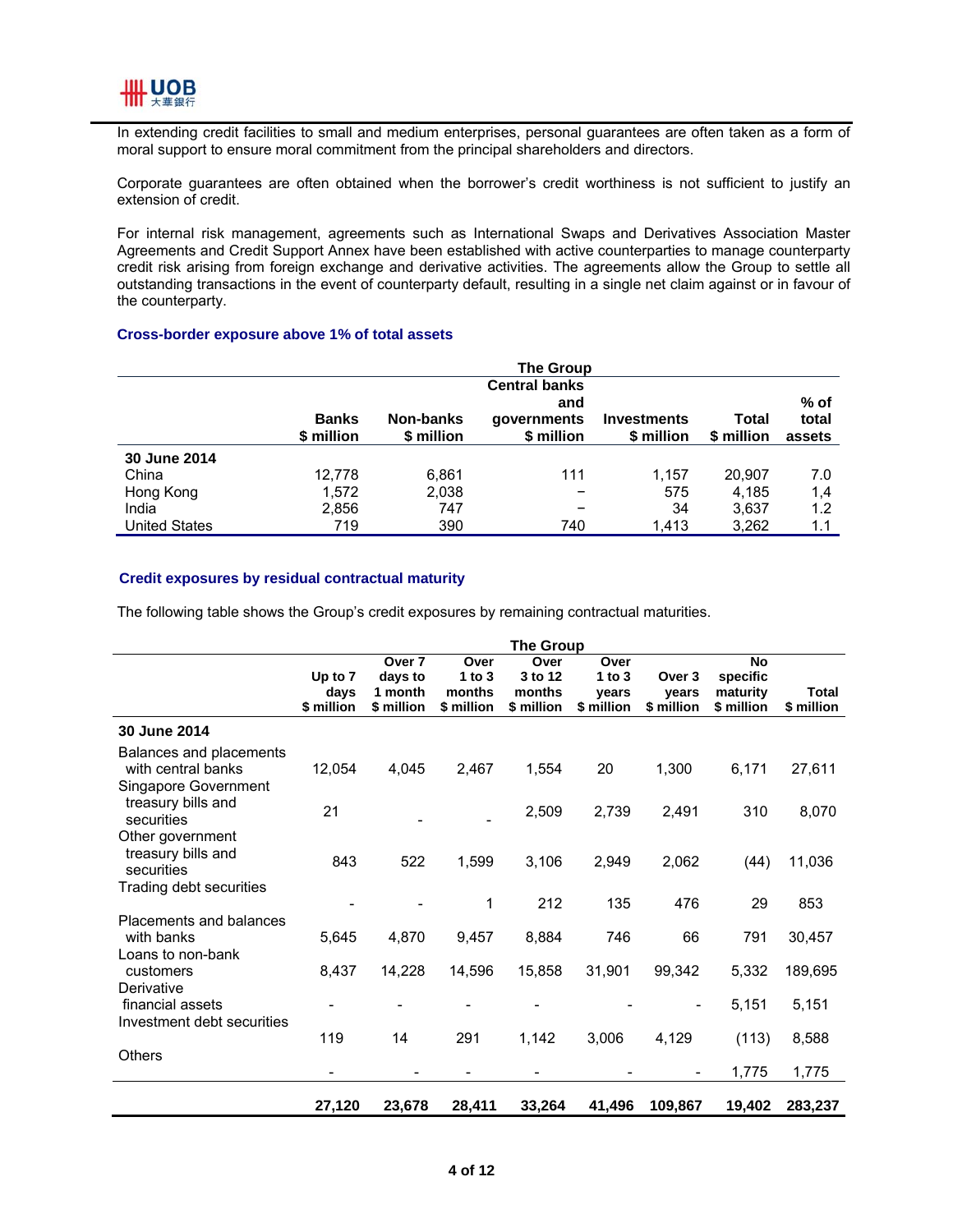## **Counterparty Credit Risk Exposures**

|                                               | \$ million |
|-----------------------------------------------|------------|
| Gross positive fair value of contracts        | 9,260      |
| Netting effects                               | (2,470)    |
| Exposure under current exposure method        | 6,790      |
| Analysed by type:                             |            |
| Interest rate contracts                       | 2,412      |
| Foreign exchange contracts and gold           | 3,163      |
| Equity contracts                              | 515        |
| Credit derivative contracts                   | 327        |
| Precious metals and other commodity contracts | 373        |
| Collateral held                               |            |
| <b>Financial Collateral</b>                   | (148)      |
| <b>Others</b>                                 | (7)        |
| Net derivatives credit exposure               | 6,635      |

#### **Credit Derivative Exposures**

|                            | <b>Notional amounts bought</b><br>\$ million | <b>Notional amounts sold</b><br>\$ million |
|----------------------------|----------------------------------------------|--------------------------------------------|
| Own credit portfolio       | 796                                          |                                            |
| Intermediation portfolio   | 203                                          | 203                                        |
| Total credit default swaps | 999                                          | 203                                        |

## **Credit Exposures Secured by Eligible Collateral, Guarantees and Credit Derivatives**

|                               | Amount by which total exposures are covered by: |                                        |  |
|-------------------------------|-------------------------------------------------|----------------------------------------|--|
|                               | Eligible Collateral <sup>a</sup><br>\$ million  | <b>Credit Protection</b><br>\$ million |  |
| <b>Standardised</b>           |                                                 |                                        |  |
| Corporate                     | 1,394                                           | 36                                     |  |
| Bank                          | 16                                              |                                        |  |
| Retail                        | 179                                             |                                        |  |
| <b>Commercial Real Estate</b> | 32                                              | 5                                      |  |
| <b>Others</b>                 | 615                                             |                                        |  |
| <b>Standardised Total</b>     | 2,237                                           | 42                                     |  |
| <b>FIRB</b>                   |                                                 |                                        |  |
| Corporate                     | 15,910 <sup>b</sup>                             | 8,642                                  |  |
| Sovereign                     | 1,397                                           |                                        |  |
| Bank                          | 2,880                                           |                                        |  |
| <b>FIRB Total</b>             | 20,186                                          | 8,642                                  |  |
| <b>Total</b>                  | 22,423                                          | 8,684                                  |  |

*a The group currently uses supervisory prescribed haircuts for eligible financial collateral* 

*b Include other eligible collateral of \$9,989 million*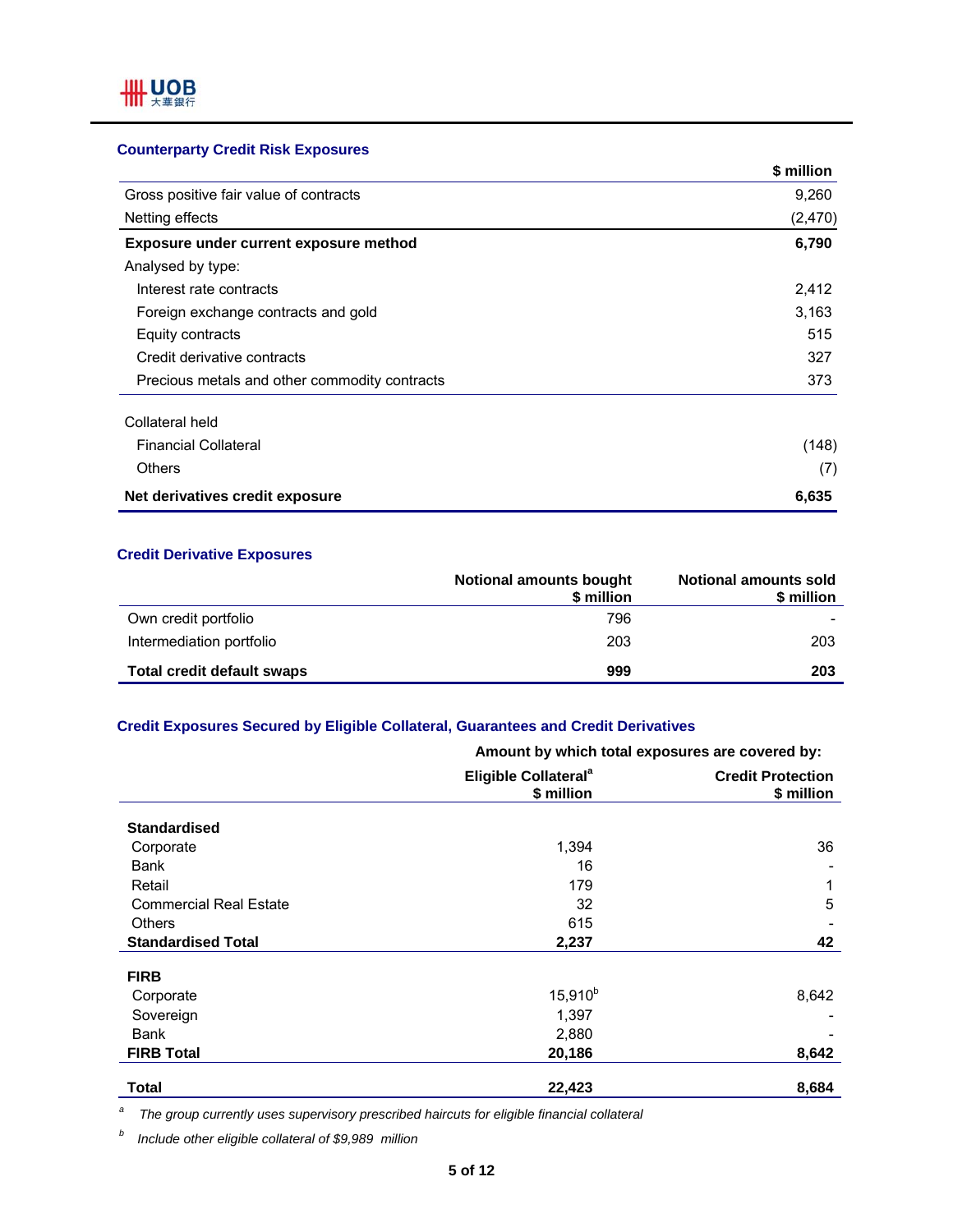## **Credit Exposures Subject to Standardised Approach**

| <b>Risk Weights</b>                       | Net Exposures <sup>a</sup><br>\$ million |
|-------------------------------------------|------------------------------------------|
| 0% to 35%<br>50% to 75%<br>100% and above | 6,108<br>2,408<br>14.248                 |
| <b>Total</b>                              | 22,765                                   |

*a Net exposures after credit mitigation and provisions* 

#### **RWA based on the assessments of each recognized ECAI**

| <b>ECAI</b>    | <b>RWA</b><br>\$ million |
|----------------|--------------------------|
| Moody's<br>S&P | 491                      |
| Fitch          | 214<br>48                |
| <b>Total</b>   | 753                      |

*ECAI : External Credit Assessment Institution* 

## **Credit Exposures Subject to Supervisory Risk Weight under IRB Approach**

| <b>Risk Weights</b>                        | <b>Specialised Lending</b><br>\$ million | <b>Equity (SRW)</b><br>\$ million |
|--------------------------------------------|------------------------------------------|-----------------------------------|
| 0% to 50%<br>51% to 100%<br>101% and above | 2,240<br>2,368<br>612                    | 1.934                             |
| <b>Total</b>                               | 5,221                                    | 1,934                             |

*SRW: Simple Risk Weight* 

## **Securitisation Exposures**

The following table shows the amount of securitisation exposures purchased:

| <b>Risk Weights</b> | <b>Securitisation</b><br>\$ million |
|---------------------|-------------------------------------|
| 0% to 50%<br>1250%  | 60<br>32                            |
| <b>Total</b>        | 92                                  |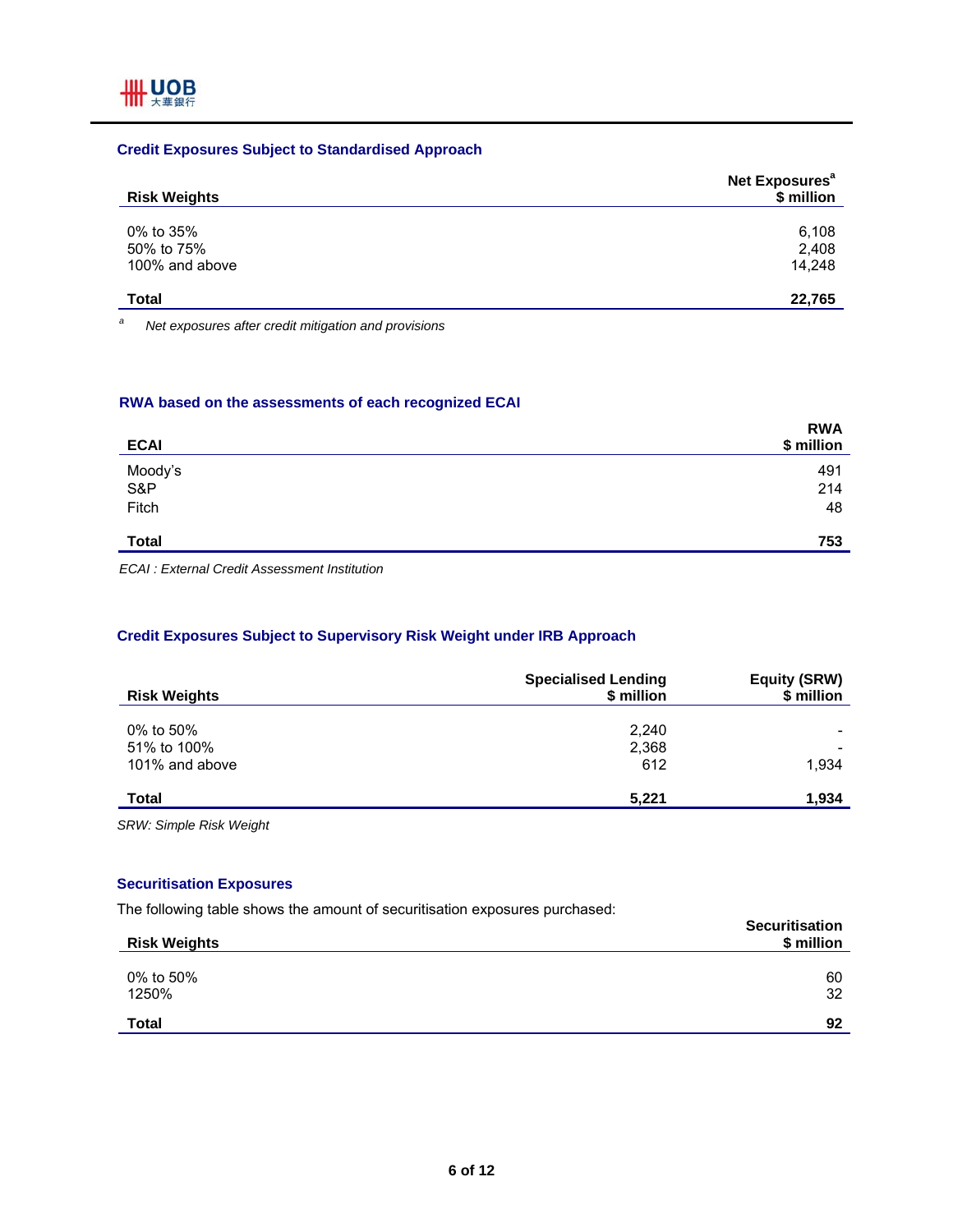

## **CREDIT RISK PROFILE**

The following tables show the breakdown of exposures by RWA and EAD using the respective internal rating scale for the model applicable to the asset classes:

## **Large Corporate, SME and Specialised Lending (IPRE) Exposures**

| <b>CRR Band</b> | <b>Credit RWA</b><br>\$ million | <b>EAD</b><br>\$ million | <b>Exposure-weighted</b><br><b>Average Risk Weights</b><br>% |
|-----------------|---------------------------------|--------------------------|--------------------------------------------------------------|
| $1 - 9$         | 67,283                          | 104,121                  | 65%                                                          |
| $10 - 16$       | 13,387                          | 10,522                   | 127%                                                         |
| Default         | $\overline{\phantom{0}}$        | 768                      |                                                              |
| <b>Total</b>    | 80,669                          | 115,410                  | 70%                                                          |

*SME : Small and Medium Enterprises* 

*IPRE : Income Producing Real Estate* 

*CRR : Customer Risk Rating* 

## **Specialised Lending (CF, PF, SF and UOB Thailand's IPRE) Exposures**

| <b>CRR Band</b> | <b>Credit RWA</b><br>\$ million | <b>EAD</b><br>\$ million | <b>Exposure-weighted</b><br><b>Average Risk Weights</b><br>% |
|-----------------|---------------------------------|--------------------------|--------------------------------------------------------------|
| Strong          | 1,180                           | 2,011                    | 59%                                                          |
| Good            | 1,589                           | 1,828                    | 87%                                                          |
| Satisfactory    | 723                             | 593                      | 122%                                                         |
| Weak            | 50                              | 19                       | 265%                                                         |
| Default         | $\overline{\phantom{a}}$        | 770                      |                                                              |
| <b>Total</b>    | 3,542                           | 5,221                    | 68%                                                          |

*CF : Commodities Finance* 

*PF : Project Finance* 

*SF: Ship Finance* 

#### **Sovereign Exposures**

| <b>CRR Band</b> | <b>Credit RWA</b><br>\$ million | <b>EAD</b><br>\$ million | <b>Exposure-weighted</b><br><b>Average Risk Weights</b><br>% |
|-----------------|---------------------------------|--------------------------|--------------------------------------------------------------|
|                 |                                 |                          |                                                              |
| $1 - 9$         | 990                             | 43,266                   | 2%                                                           |
| $10 - 16$       | 142                             | 171                      | 83%                                                          |
| Default         | $\overline{\phantom{a}}$        | -                        | <b>NA</b>                                                    |
| <b>Total</b>    | 1,133                           | 43,438                   | 3%                                                           |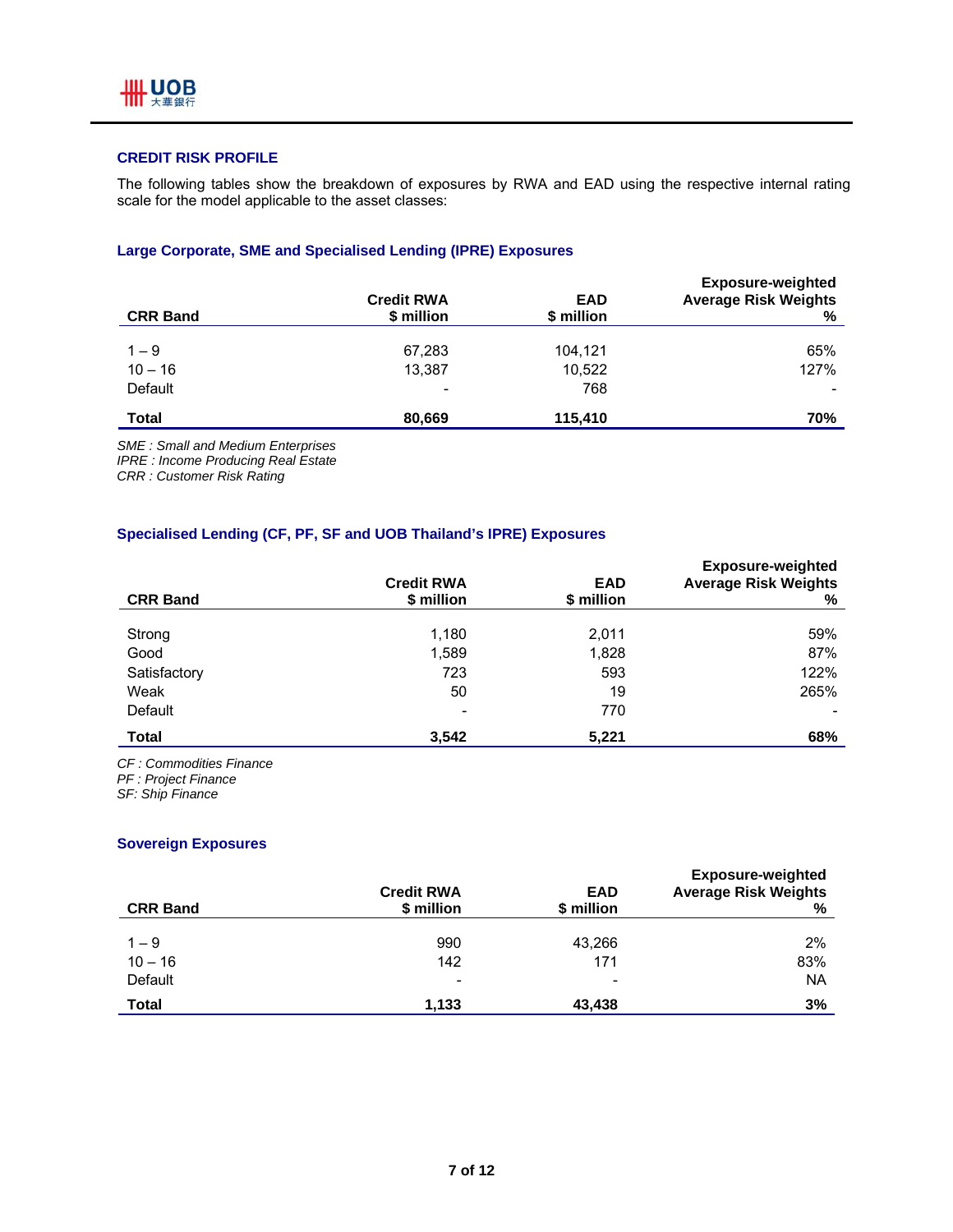## **Bank Exposures**

| <b>CRR Band</b> | <b>Credit RWA</b><br>\$ million | <b>EAD</b><br>\$ million | <b>Exposure-weighted</b><br><b>Average Risk Weights</b><br>% |
|-----------------|---------------------------------|--------------------------|--------------------------------------------------------------|
|                 |                                 |                          | 13%                                                          |
| $1 - 9$         | 4,690                           | 36,084                   |                                                              |
| $10 - 16$       | 2.073                           | 3,755                    | 55%                                                          |
| Default         | $\overline{\phantom{a}}$        | $\overline{\phantom{a}}$ | <b>NA</b>                                                    |
| Total           | 6,763                           | 39,839                   | 17%                                                          |

## **Equity (PD/LGD Method) Exposures**

| <b>CRR Band</b> | <b>Credit RWA</b><br>\$ million | <b>EAD</b><br>\$ million | <b>Exposure-weighted</b><br><b>Average Risk Weights</b><br>% |
|-----------------|---------------------------------|--------------------------|--------------------------------------------------------------|
| $1 - 9$         | 539                             | 382                      | 141%                                                         |
| $10 - 16$       | 1.091                           | 240                      | 454%                                                         |
| Default         | -                               |                          | <b>NA</b>                                                    |
| <b>Total</b>    | 1,630                           | 622                      | 262%                                                         |

*PD: Probability of Default* 

*LGD : Loss Given Default* 

## **Retail (Residential Mortgage) Exposures**

| <b>PD Band</b>    | <b>Credit RWA</b><br>\$ million | <b>EAD</b><br>\$ million | <b>Exposure-</b><br>weighted<br><b>Average Risk</b><br>Weights<br>% | <b>Exposure-</b><br>weighted<br><b>Average LGD</b><br>% | Undrawn<br>\$ million |
|-------------------|---------------------------------|--------------------------|---------------------------------------------------------------------|---------------------------------------------------------|-----------------------|
|                   |                                 |                          |                                                                     |                                                         |                       |
| $0.00\%$ to 1.00% | 3,717                           | 47,508                   | 8%                                                                  | 11%                                                     | 2,027                 |
| 1.01% to 2.00%    | 1,132                           | 6,773                    | 17%                                                                 | 10%                                                     | 42                    |
| 2.01% to 99.99%   | 3,401                           | 8,881                    | 38%                                                                 | 11%                                                     | 73                    |
| Default           | 401                             | 451                      | 89%                                                                 | 13%                                                     |                       |
| Total             | 8,651                           | 63,612                   | 14%                                                                 | 11%                                                     | 2,142                 |

## **Retail (QRRE) Exposures**

| <b>PD Band</b>    | <b>Credit RWA</b><br>\$ million | <b>EAD</b><br>\$ million | <b>Exposure-</b><br>weighted<br><b>Average Risk</b><br><b>Weights</b><br>% | <b>Exposure-</b><br>weighted<br><b>Average LGD</b><br>% | Undrawn<br>\$ million |
|-------------------|---------------------------------|--------------------------|----------------------------------------------------------------------------|---------------------------------------------------------|-----------------------|
|                   |                                 |                          |                                                                            |                                                         |                       |
| $0.00\%$ to 1.00% | 363                             | 3,313                    | 11%                                                                        | 40%                                                     | 1,583                 |
| 1.01% to 2.00%    | 154                             | 907                      | 17%                                                                        | 29%                                                     | 626                   |
| 2.01% to 99.99%   | 1,609                           | 1,622                    | 99%                                                                        | 64%                                                     | 231                   |
| Default           | 65                              | 38                       | 168%                                                                       | 73%                                                     |                       |
| Total             | 2,190                           | 5,880                    | 37%                                                                        | 45%                                                     | 2,441                 |

*QRRE : Qualifying Revolving Retail Exposures*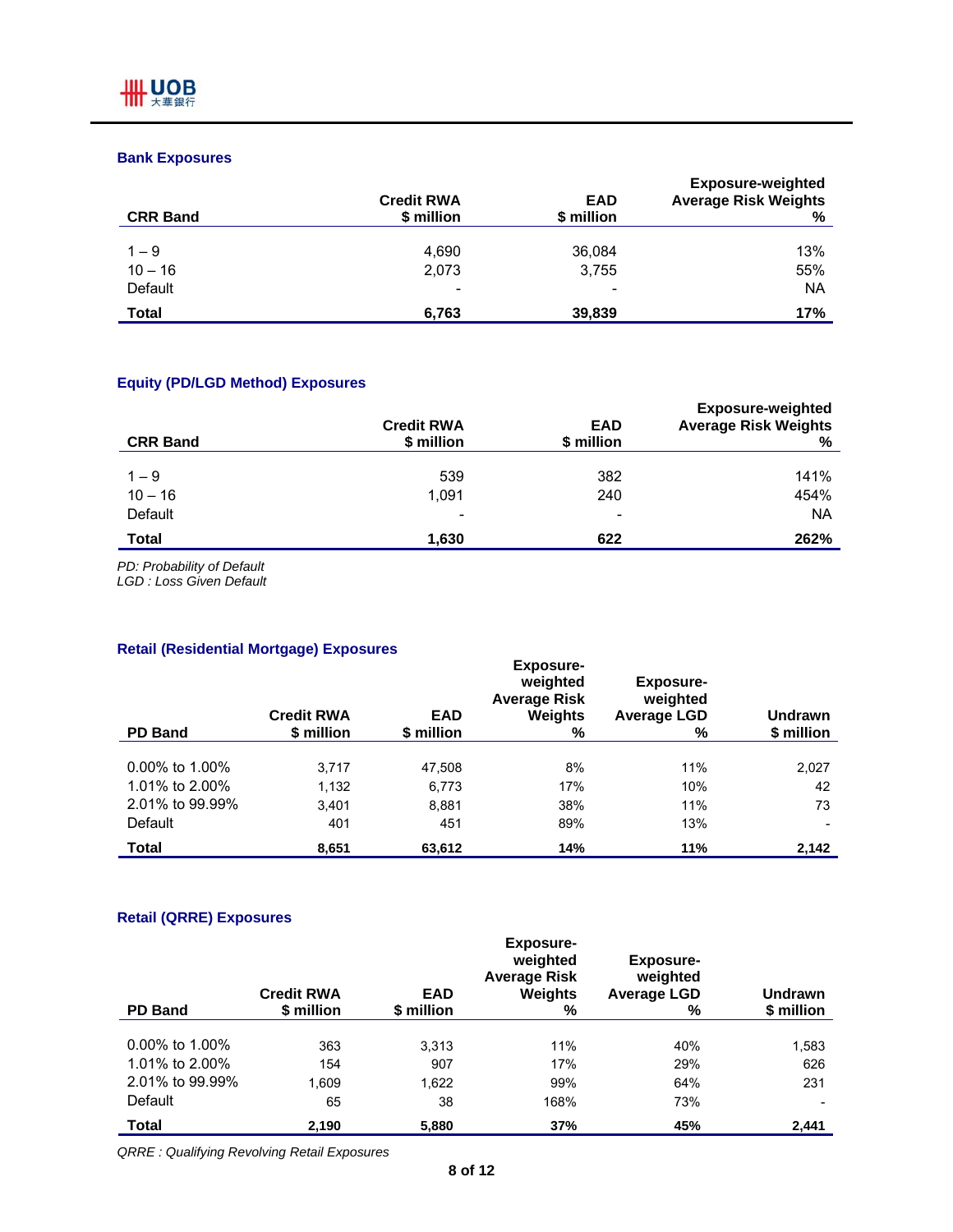## **Retail (Other Retail) Exposures**

| <b>PD Band</b>    | <b>Credit RWA</b><br>\$ million | <b>EAD</b><br>\$ million | <b>Exposure-</b><br>weighted<br><b>Average Risk</b><br>Weights<br>% | <b>Exposure-</b><br>weighted<br><b>Average LGD</b><br>% | Undrawn<br>\$ million |
|-------------------|---------------------------------|--------------------------|---------------------------------------------------------------------|---------------------------------------------------------|-----------------------|
|                   |                                 |                          |                                                                     |                                                         |                       |
| $0.00\%$ to 1.00% | 1.254                           | 10.207                   | 12%                                                                 | 16%                                                     | 1,796                 |
| 1.01% to 2.00%    | 493                             | 1,801                    | 27%                                                                 | 22%                                                     | 398                   |
| 2.01% to 99.99%   | 1.927                           | 6.414                    | 30%                                                                 | 19%                                                     | 504                   |
| Default           | 136                             | 155                      | 88%                                                                 | 36%                                                     |                       |
| <b>Total</b>      | 3,810                           | 18,578                   | 21%                                                                 | 18%                                                     | 2,698                 |

## **Ageing analysis of past due but not impaired and non-performing assets**

|                     | <b>The Group</b><br>30 June 2014 |                |
|---------------------|----------------------------------|----------------|
|                     | Past due but not impaired        | Non-performing |
|                     | \$ million                       | \$ million     |
| Current             |                                  | 321            |
| Within 90 days      | 4,321                            | 215            |
| Over 90 to 180 days |                                  | 464            |
| Over 180 days       |                                  | 1,540          |
|                     | 4,321                            | 2,540          |

## **Past due but not impaired and non-performing assets analysed by geographical segment**

|               |                                            | <b>The Group</b><br>30 June 2014 |                                               |
|---------------|--------------------------------------------|----------------------------------|-----------------------------------------------|
|               | Past due but not<br>impaired<br>\$ million | Non-performing<br>\$ million     | <b>Individual</b><br>impairment<br>\$ million |
| Singapore     | 2,309                                      | 1,026                            | 303                                           |
| Malaysia      | 1,049                                      | 439                              | 100                                           |
| Thailand      | 666                                        | 371                              | 211                                           |
| Indonesia     | 167                                        | 149                              | 45                                            |
| Greater China | 68                                         | 30                               | 17                                            |
| <b>Others</b> | 62                                         | 525                              | 301                                           |
| <b>Total</b>  | 4,321                                      | 2,540                            | 977                                           |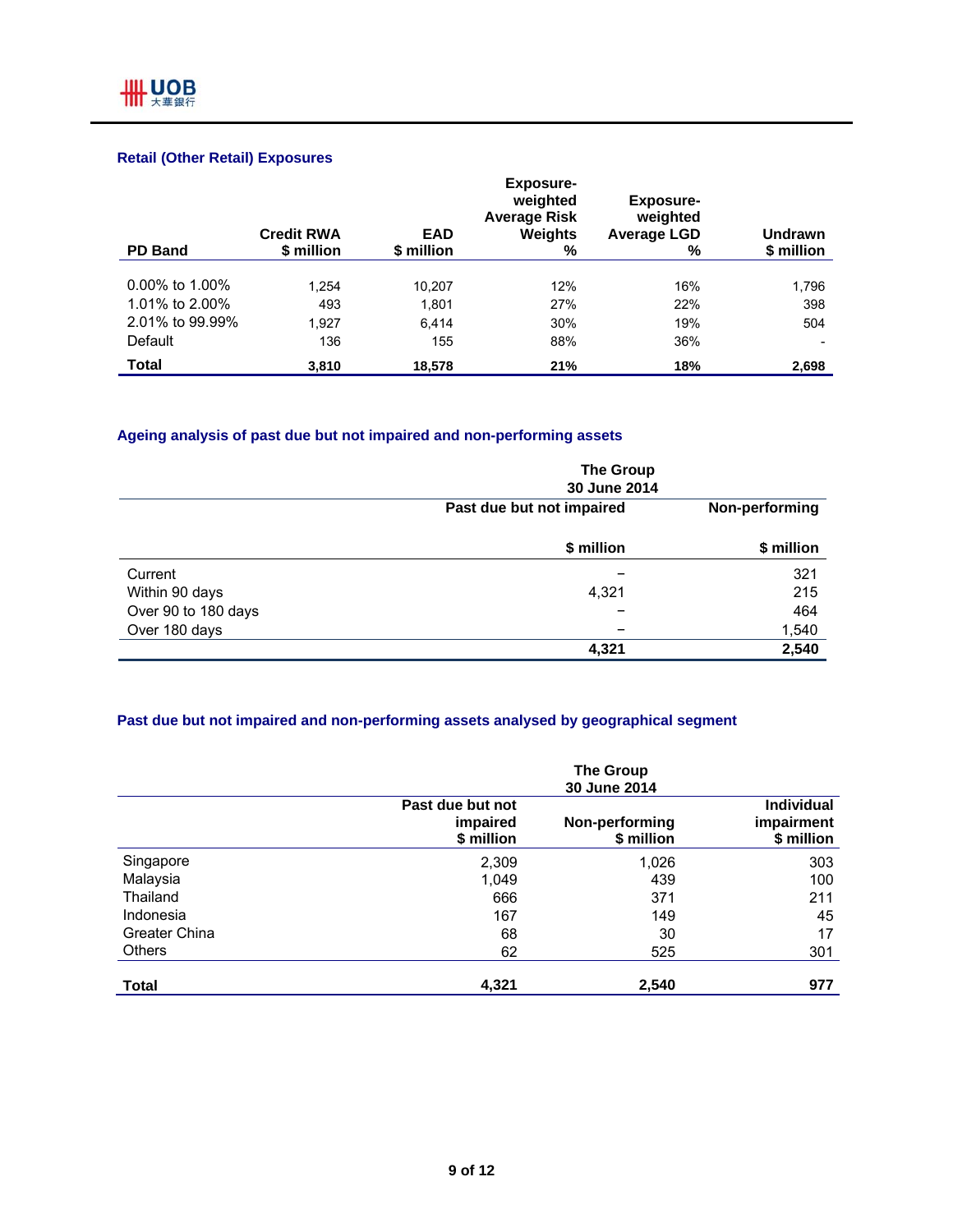## **Past due but not impaired and non-performing assets analysed by industry**

|                                       |                                            | <b>The Group</b><br>30 June 2014 |                                               |
|---------------------------------------|--------------------------------------------|----------------------------------|-----------------------------------------------|
|                                       | Past due but not<br>impaired<br>\$ million | Non-performing<br>\$ million     | <b>Individual</b><br>impairment<br>\$ million |
| Transport, storage and communication  | 192                                        | 862                              | 411                                           |
| Building and construction             | 330                                        | 217                              | 36                                            |
| Manufacturing                         | 425                                        | 270                              | 149                                           |
| <b>Financial institutions</b>         | 370                                        | 201                              | 85                                            |
| General commerce                      | 690                                        | 307                              | 135                                           |
| Professionals and private individuals | 961                                        | 176                              | 72                                            |
| Housing loans                         | 1,219                                      | 447                              | 35                                            |
| <b>Others</b>                         | 134                                        | 60                               | 54                                            |
| Total                                 | 4,321                                      | 2.540                            | 977                                           |

## **Movements of allowance for impairment on loans**

|                                  | <b>The Group</b>  |                   |  |
|----------------------------------|-------------------|-------------------|--|
|                                  | 30 June 2014      |                   |  |
|                                  | <b>Individual</b> | <b>Collective</b> |  |
|                                  | impairment        | impairment        |  |
|                                  | \$ million        | \$ million        |  |
| Balance at 1 January             | 798               | 2,323             |  |
| Currency translation adjustments | 8                 |                   |  |
| Reclassification                 |                   | 70                |  |
| Net charge to income statement   | 28                | 217               |  |
| Balance as at 30 June 2014       | 834               | 2,611             |  |

## **Impairment charge/(write-back) on loans and other assets**

|                           | <b>The Group</b> |
|---------------------------|------------------|
|                           | 30 June 2014     |
|                           | \$ million       |
| Individual impairment on: |                  |
| Loans                     | 91               |
| Investment securities     | 36               |
| <b>Others</b>             | (3)              |
| Collective impairment     | 183              |
|                           | 307              |

Included in the impairment charges are the following:

| Bad debts written off | つく<br>∠ວ |
|-----------------------|----------|
| Bad debts recovery    | ∽        |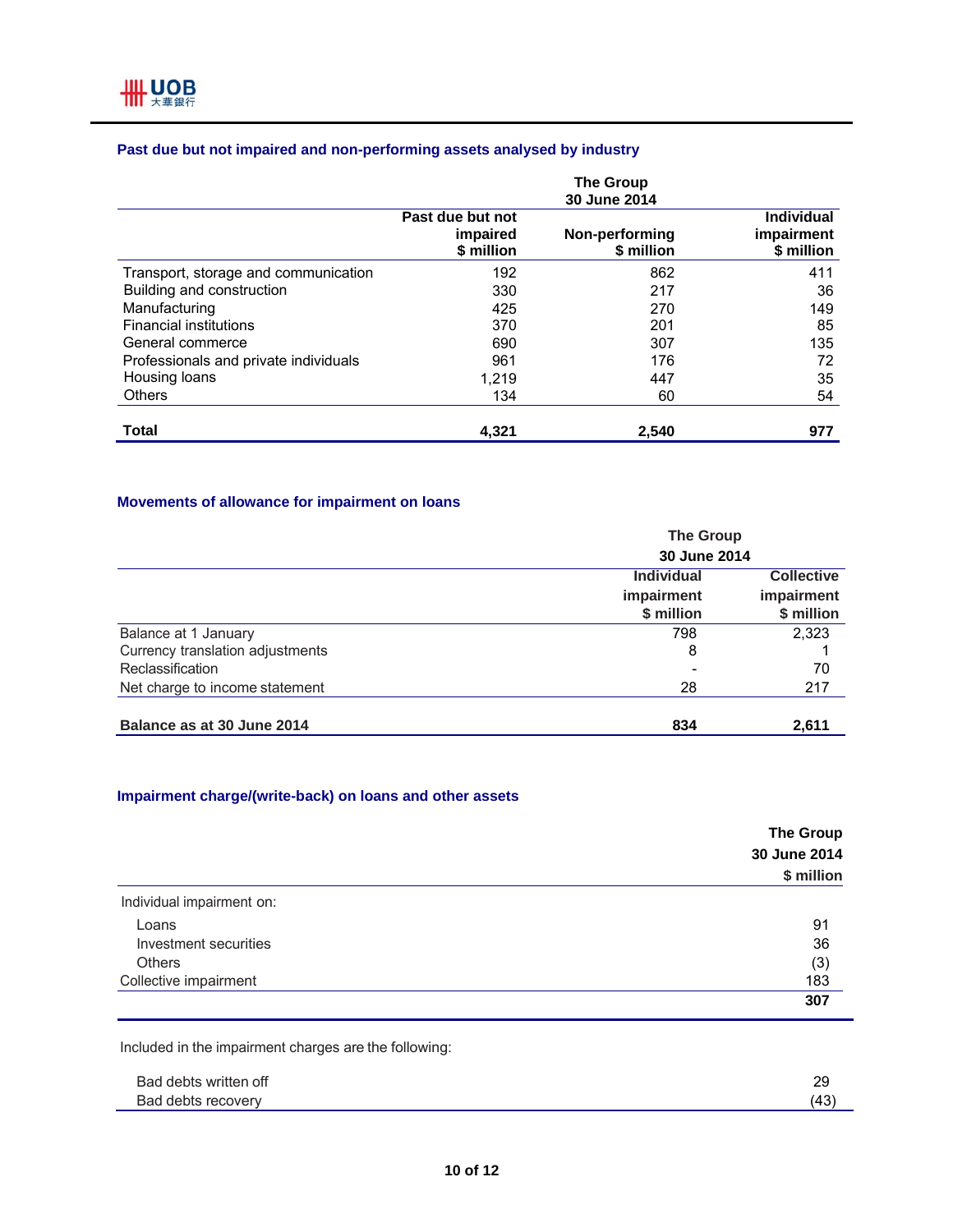

## **MARKET RISK**

Capital requirements by market risk type under Standardised Approach:

| <b>Analysed by Risk Type</b> | \$ million |
|------------------------------|------------|
| Interest rate                | 538        |
| Equity                       |            |
| Foreign Exchange             | 815        |
| Commodity                    | 13         |
| <b>Total</b>                 | 1,367      |

#### **Equity Exposures in the Banking Book**

The following table shows the value of the Equity exposures under IRB Approach in the banking book:

|                       | <b>SRW</b> |                                                                   | <b>PD/LGD</b> |                                                                   |
|-----------------------|------------|-------------------------------------------------------------------|---------------|-------------------------------------------------------------------|
|                       | <b>EAD</b> | <b>Exposure-weighted</b><br><b>Average Risk</b><br><b>Weights</b> | <b>EAD</b>    | <b>Exposure-weighted</b><br><b>Average Risk</b><br><b>Weights</b> |
|                       | \$ million | %                                                                 | \$ million    | %                                                                 |
| Listed securities     | 1,282      | 318                                                               | 493           | 272                                                               |
| Other equity holdings | 652        | 424                                                               | 129           | 222                                                               |
| Total                 | 1.934      |                                                                   | 622           |                                                                   |

Note: The equity exposures were included in the investment securities table below.

Total Equity exposures that were deducted from capital amounted to \$17 million.

#### **Gains and Losses**

|       | <b>Unrealised Gains/(Losses)</b><br><b>Eligible as CET1 Capital</b><br>\$ million | <b>Realised Gains/(Losses)</b><br>during the Period<br>\$ million |
|-------|-----------------------------------------------------------------------------------|-------------------------------------------------------------------|
| Total | 1.075                                                                             | 120                                                               |

#### **Investment securities**

|                          | <b>The Group</b> |
|--------------------------|------------------|
|                          | 30 June 2014     |
|                          | \$ million       |
| Quoted securities        |                  |
| Debt                     | 6,202            |
| Equity                   | 1,416            |
| Unquoted securities      |                  |
| Debt                     | 2,545            |
| Equity                   | 2,057            |
| Allowance for impairment | (360)            |
| Investment securities    | 11,860           |